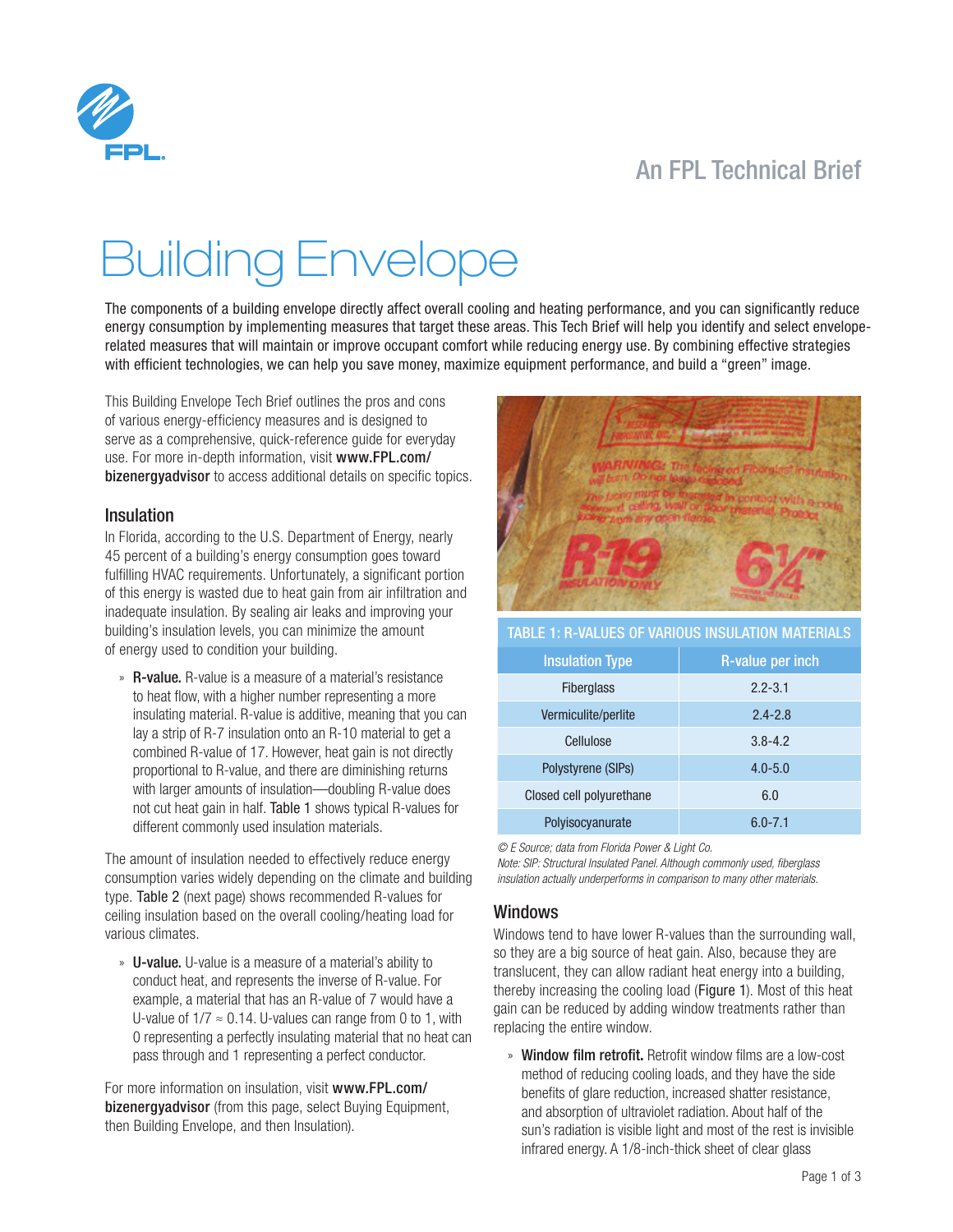transmits about 88 percent of the solar radiation, both visible and invisible, that strikes it. Window films allow visible light to pass through while reflecting infrared radiation, lowering the amount of radiative heat entering the room.

Because the overall quantity of glazing, building orientation, building construction, and many other factors all contribute to how much energy a window upgrade can save, Lawrence Berkeley National Laboratory (LBNL) created a tool called COMFEN to estimate savings from window retrofits in commercial buildings. For buildings in Florida, it's generally best to look for window films with a solar heat gain coefficient (SHGC) of less than 0.45 and a visible light transmittance (VT) of at least 50 percent. Tinted films generally cost \$4 to \$6 per square foot (ft²), whereas spectrally selective films can cost \$9 to \$12/ft<sup>2</sup>, including installation. For more information on window film, visit [www.FPL.com/](www.FPL.com/bizenergyadvisor) [bizenergyadvisor](www.FPL.com/bizenergyadvisor) (from this page, select Buying Equipment, then Building Envelope, and then Window Film).

- » Window replacement. In some cases, it may be more effective to replace the window itself than to just add a window film. Installing new, high-performance windows can yield HVAC energy savings of 6 to 8 percent, resulting in a simple payback period as short as three years. Some factors to consider when looking at window upgrades are:
	- SHGC radiation, which ranges from 0 to 1. Look for windows with an SHGC of 0.55 or less.
	- U-value heat conductance, which ranges from 0.2 to 1.2 (with corresponding R-values of 5.0 to 0.8). Look for windows with U-values of 0.4 or smaller (equivalent to an R-value of at least 2.5). Windows with vinyl material and inert gas generally have lower U-values.
	- $-$  VT, which ranges from 0 to 1. Look for windows with a VT of at least 0.60.
	- Air leakage (AL), an optional rating, which ranges from 0.1 to  $0.3$  cubic feet per minute (cfm) per ft<sup>2</sup>.

For more information on windows, visit [www.FPL.com/](www.FPL.com/bizenergyadvisor) [bizenergyadvisor](www.FPL.com/bizenergyadvisor) (from this page, select Buying Equipment, then Building Envelope, and then Windows).

### Roofs

Modifying your existing roof can be a great way to cut down on cooling costs and potentially create a new look for your building.

- » Cool roofs. A cool roof is one that combines high reflectivity with infrared emittance to lower the temperature of the roof, thereby decreasing cooling bills. When properly implemented, cool roofs can be as much as 60° Fahrenheit (F) to 70°F cooler than a traditional roof, resulting in annual net savings between \$0.10 and \$0.20/ft<sup>2</sup> of roof area. Cool roof products must have an initial solar reflectance level of 25 percent (for a steep-slope roof) or 65 percent (for a low-slope roof) to achieve Energy Star certification. Some different options include:
	- Coatings. Liquid coatings, usually made from an acrylic, elastomeric, or polyurethane material, can be rolled or

### TABLE 2: RECOMMENDED LEVELS OF CEILING INSULATION

| <b>Climate Area</b> | <b>Ceiling R-value</b> |
|---------------------|------------------------|
| Miami, FL           | $R-19$                 |
| Pensacola, FL       | $R-30$                 |
| Phoenix, AZ         | $R-30$                 |
| Washington, DC      | $R-38$                 |
| Springfield, IL     | $R-38$                 |
| Denver, CO          | R-49                   |

*© E Source data from Florida Power & Light Co. Proper insulation levels depend largely on climate.*

### FIGURE 1: PEAK SENSIBLE COOLING LOADS



*© E Source; data from the Florida Solar Energy Center. Windows represent a major source of heat gain in most Florida buildings and are therefore a great target for upgrades.*

sprayed onto low-slope roofs.

- Single-ply membranes. These are thin coverings typically made from thermoplastic polyolefin or polyvinyl chloride (PVC).
- Cool metal roofing. Sheet metal is most commonly installed on roofs with steep slopes.
- » Green roofs. A green, or vegetative, roof essentially consists of growing plants on top of a building. It is generally an extension of the existing roof and involves a high-quality waterproofing and root repellant system, a drainage system, filter cloth, a lightweight growing medium, and, of course, plants. In addition to creating a unique aesthetic, green roofs provide an estimated 6 to 25 percent decrease in cooling energy and reduce storm-water runoff. If you are considering adding a green roof, make sure to protect the underlying roof membrane to ensure a long material life span.